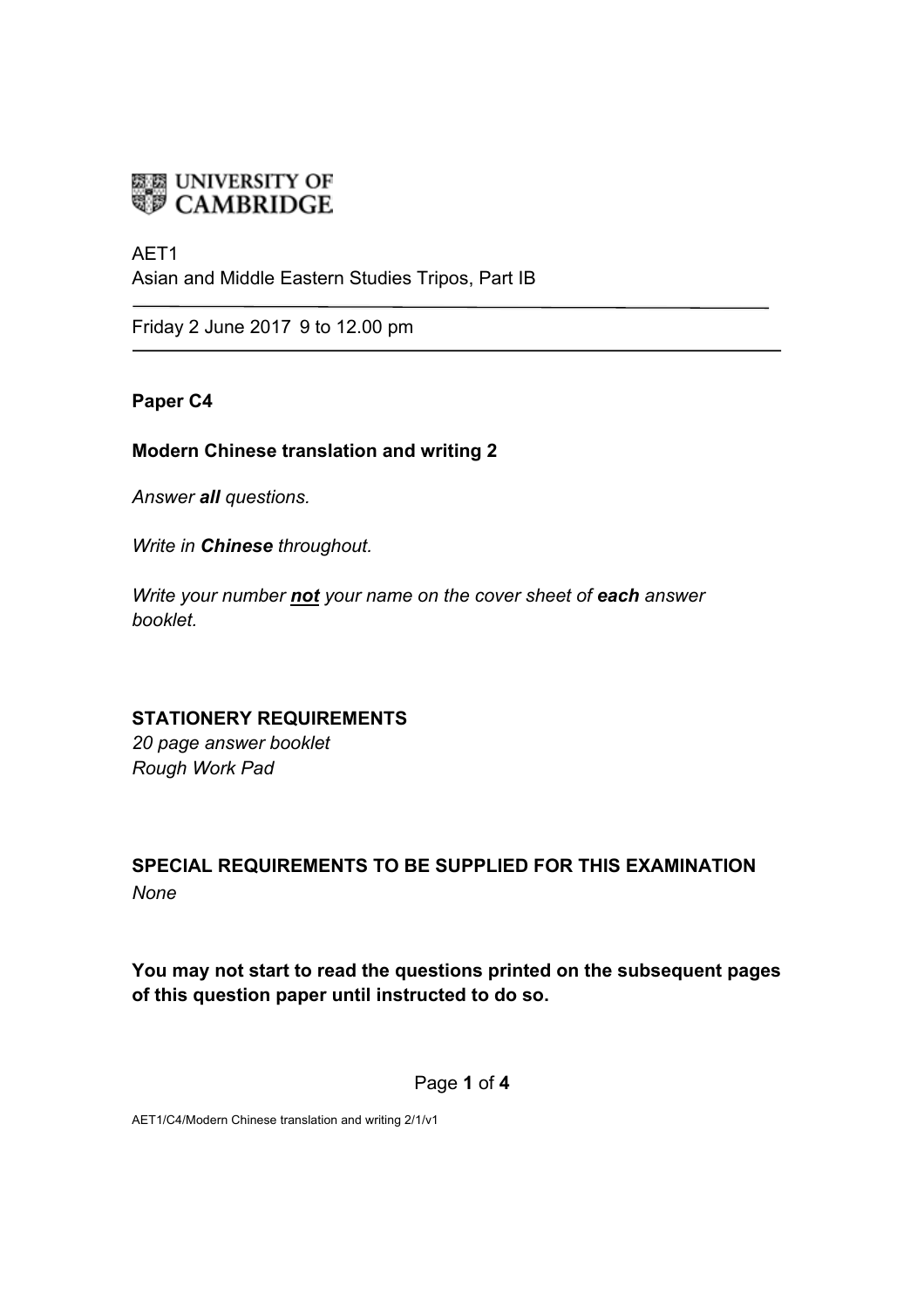#### **1**. Translate into **Chinese**. [32 marks]

#### **Lost in Beijing**

Upon arriving in Beijing in June, I was surprised at the sheer size and variety of culture in this city. Getting lost in China's capital was not something I was planning on doing, but in a city of 24 million people it was something I should have expected. Having travelled to many countries, I believed I would be prepared for anything. How little I understood what coming to Beijing entailed.

There is more than one way to get lost. Anyone who has experienced much travel would know that. Here in Beijing I have been lost in many different ways myself. In a city like this, with diverse people from all over the country and the world, there are many things to experience. Many different languages are spoken, different types of food served, and different types of art displayed all over. The options are limitless.

On my first full day here, I got in a taxi and met up with some close friends who happened to be in the city. After being with them for a couple of hours, I decided to head back to my hotel alone. Navigating the underground was no problem. With the clearly marked signs it is hard to get lost down there. It wasn't until I came above ground and tried to find my hotel when I realized that I was in trouble. I got out and headed in the direction that I thought was right. An hour and a half later, when a temple appeared in front of me, I realized how far away my hotel was. Overwhelmed by the situation I went to the nearest passerby and asked him for directions. To my surprise, that kind man spoke better English than my Chinese. He told me I was far from my hotel. Grabbing a cab was the best bet. So I got in one and gratefully went back to my hotel.

#### Page **2** of **4**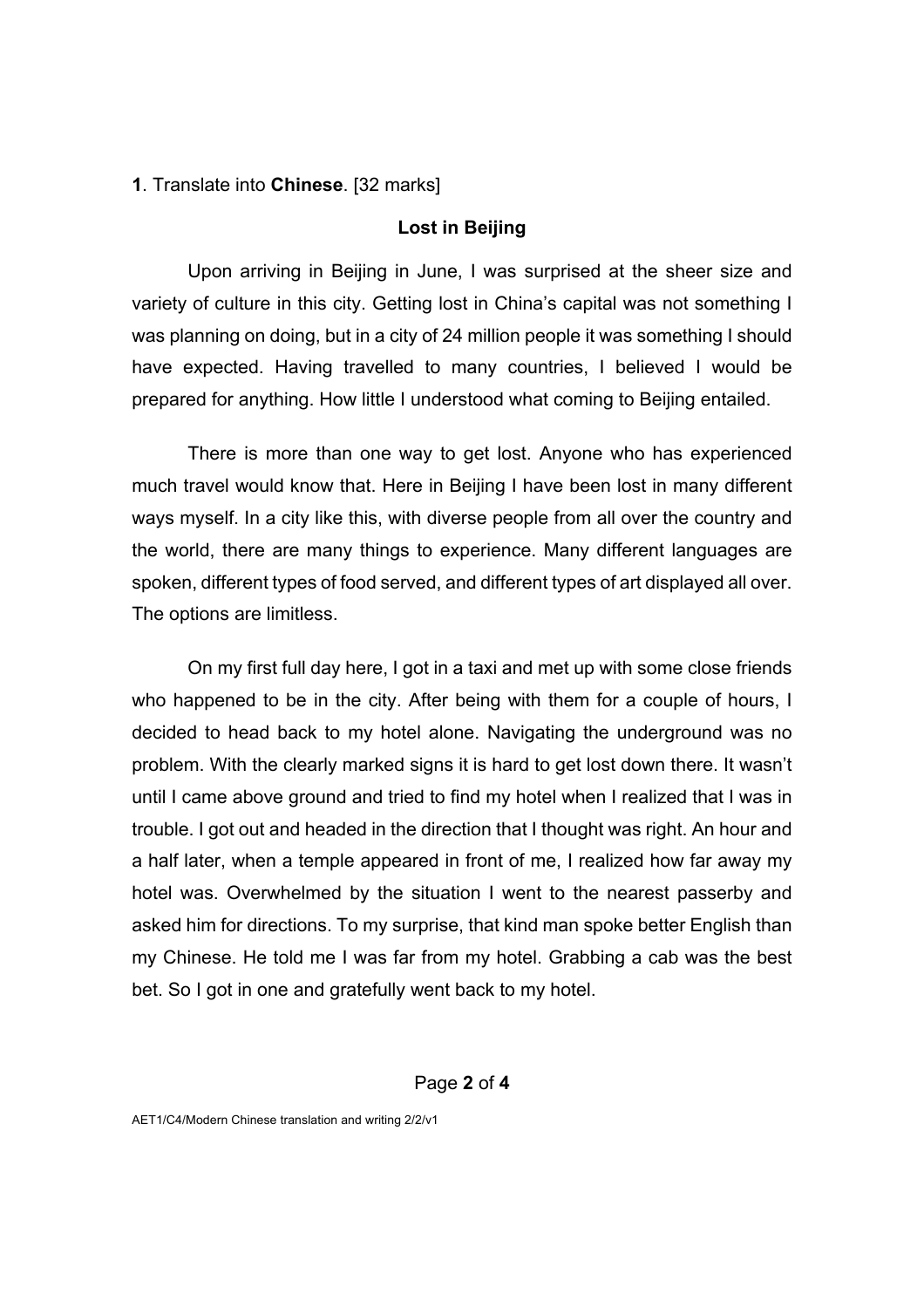# *http://doc.qkzz.net/article/d6cb9ef2-994b-4e39-8f1f-8dd1d63b87e1.htm*

**2.** Translate into **Chinese**. [33 marks]

# **Overhead bridges in Beijing**

Overhead bridges are found in many parts of Beijing, especially in places where traffic is very heavy and crossing the road is dangerous.

The purpose of these bridges is to enable pedestrians to cross roads safely. Overhead bridges are used in very much the same way as zebra crossings. They are more efficient although less convenient because people have to climb up a long flight of steps. This is inconvenient especially to older people. When pedestrians use an overhead bridge, they do not hold up traffic. However, when they cross a busy road using a zebra crossing, traffic is held up. For example, at zebra crossings, motor users will have to stop and wait when people cross the road. This will slow down the traffic on the one hand and on the other hand, put pressure on pedestrians to cross the road hurriedly. This is why the government has built many overhead bridges to help pedestrians and to keep traffic moving at the same time.

The government of Beijing has spent a large amount of money on building these bridges. For their own safety, pedestrians should be encouraged to use them instead of risking their lives by dashing across the road. Old people, however, may find it a little difficult climbing up and down the steps, but it is still much safer than walking across the road with lots of cars.

(TURN OVER)

#### Page **3** of **4**